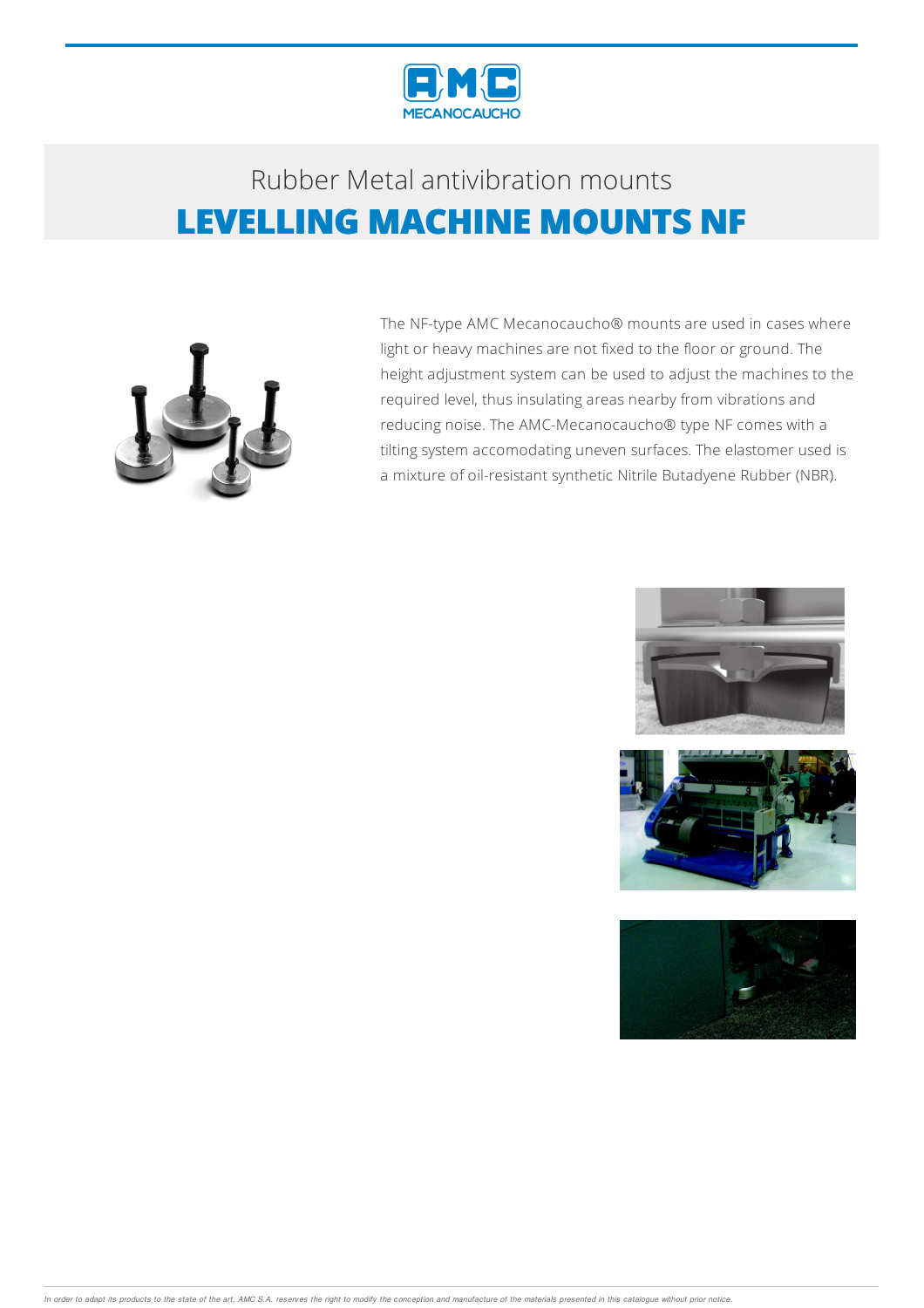

# Rubber Metal antivibration mounts **LEVELLING MACHINE MOUNTS NF**

DRAWINGS



#### DIMENSIONS

| Type          | Α<br>(mm.) | (mm.)     | B mm.<br>Mín | B mm.<br>Máx | B mm.<br>Reglaje | H mm.<br>Min | H mm.<br>Máx | <b>STATIC LOAD</b><br>Nominal Kg. | <b>DEFLECTION</b><br>mm. | Weight<br>ı (gr.) | Code   |
|---------------|------------|-----------|--------------|--------------|------------------|--------------|--------------|-----------------------------------|--------------------------|-------------------|--------|
| <b>NF-65</b>  | 65         | M-12x1,65 | 27           | 34           |                  | 105          | 110          | 320                               |                          | 349               | 142001 |
| <b>NF-85</b>  | 85         | $M-16x2$  | 33           | 46           | 13               | 114          | 127          | 650                               |                          | 732               | 142002 |
| <b>NF-100</b> | 100        | $M-16x2$  | 35           | 48           | 13               | 120          | 130          | 980                               |                          | 960               | 142003 |
| <b>NF-130</b> | 130        | M-20x1,5  | 45           | 58           | 13               | 130          | 140          | 2500                              |                          | 1891              | 142004 |
| <b>NF-160</b> | 160        | M-20x1,5  | 53           | 66           | 13               | 130          | 140          | 4000                              |                          | 3397              | 142005 |
| <b>NF-200</b> | 200        | M-24x1,5  | 55           | 68           | 13               | 158          | 176          | 5000                              | 3                        | 4958              | 142006 |
| <b>NF-250</b> | 250        | $M-30x2$  | 67           | 85           | 18               | 153          | 176          | 7000                              |                          | 8575              | 142007 |